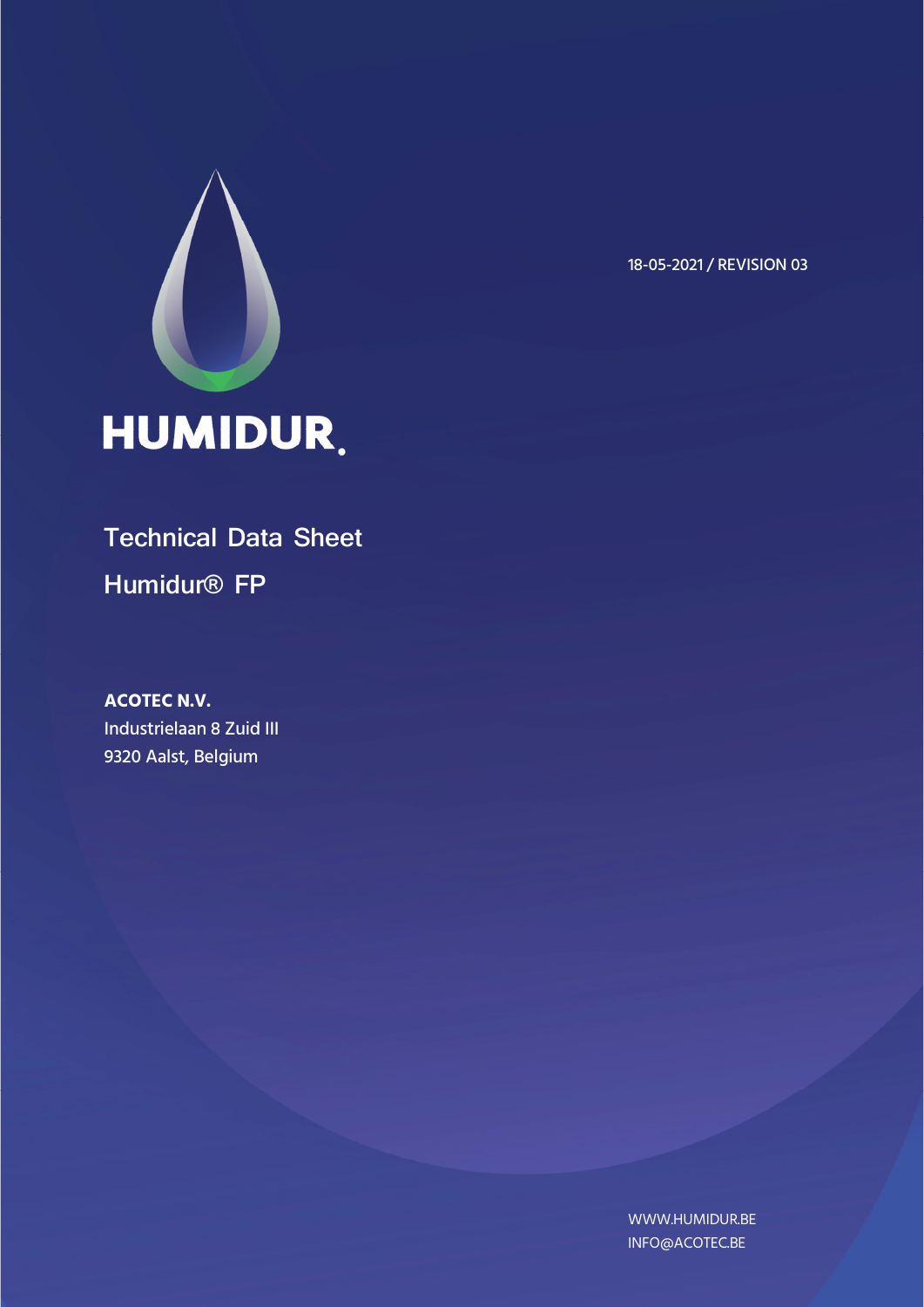## **Product Description**

Humidur FP is a two-component solvent-free modified polyamine cured epoxy system offering the following benefits:

- Long term protection in highly corrosive environments: life expectancy over 30 years
- Single coat system, no primers required
- High chemical resistance to acids, alkalis, acids, oils, lubricants, detergents, ...
- Environmentally friendly (100 % solids, no solvents, no heavy metals, no coal tar)
- Excellent abrasion resistance and impact resistance
- Surface tolerant & outstanding adhesion to substrate and interadhesion between layers
- Capable of curing under water: can be exposed to water immediately after application
- Capable of curing at freezing temperatures
- Unlimited overcoating
- Excellent cathodic disbondment resistance
- NDT inspection allowed.
- Resistant to temperatures from -35 °C to 150 °C and to most fluids between pH 0 and pH 14 (see Humidur chemical resistance list)
- Cost-effective (LCCA conducted by DHV Royal Haskoning)
- Compatible with fire protection coating Multifire basecoat S707-120 and SC901/SC90 (70 minutes heat resistance at 300 – 350 °C)

### **Composition**

Humidur FP consists of two components:

A is the base component and contains:

- non-crystallizable epoxy resins
- high-tech modifying agents and elastifiers
- lamellar abrasion and impact resistant fillers
- colouring pigments

B is the hardener and contains:

polyamine hardener complex

**ACOTEC N.V.** Industrielaan 8 Zuid III 9320 Aalst, Belgium



**Technical Data Sheet Humidur® FP**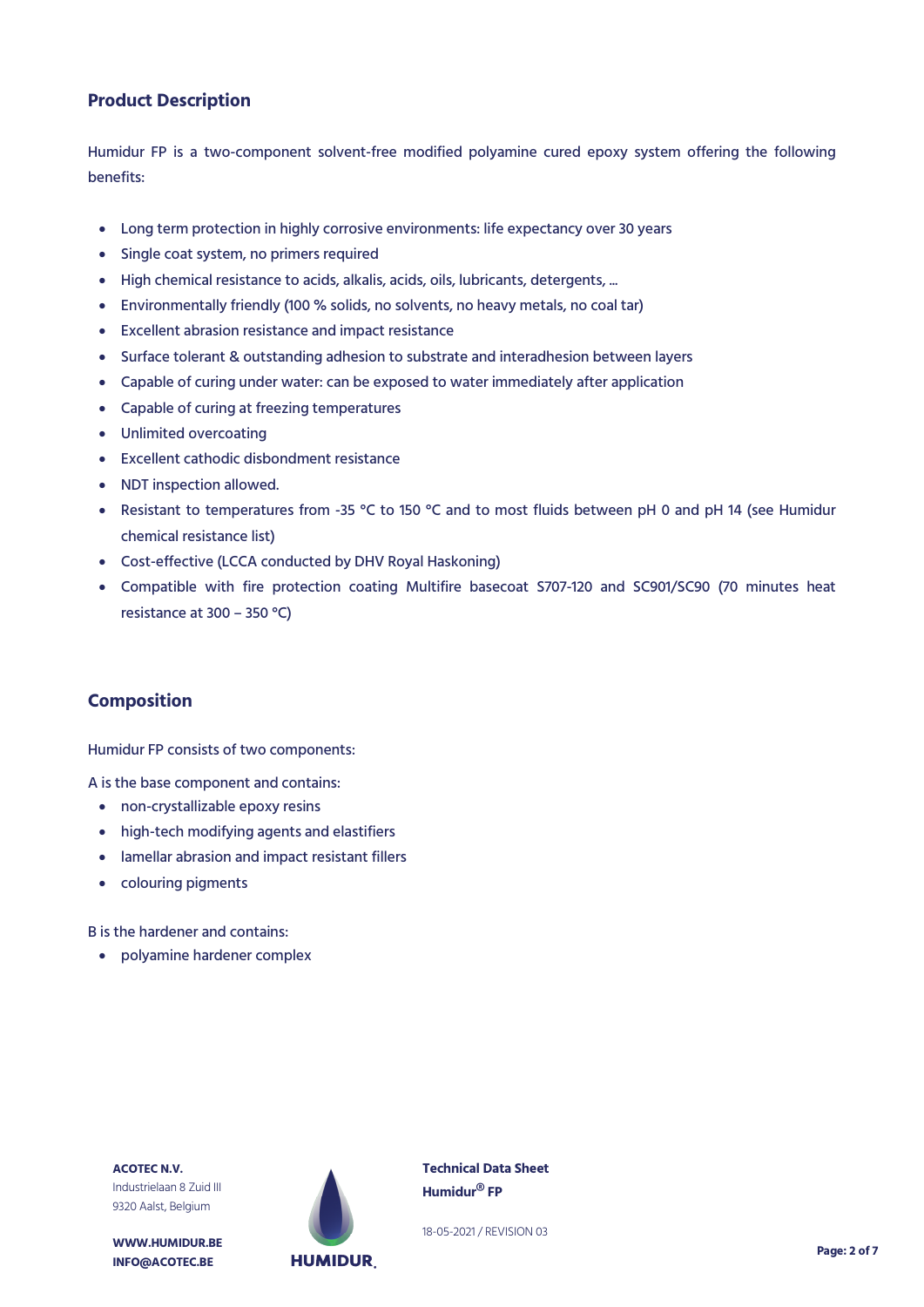## **Recommended Use**

In the Humidur product range, Humidur FP has the highest chemical resistance offering solutions to:

- Marine structures in extreme corrosive environments: splash zone, atmospheric and submerged steel
- Offshore and petrochemical structures (submerged, splash zone and tidal movements)
- Storage tanks that hold petroleum, diesel and chemical products
- Pipelines in oil and gas or penstocks in hydropower facilities



Humidur FP comes in two variants: FP Single (also known as FP Hydro) and FP Brush. Each has been developed for specific application means:

| <b>PRODUCT USE</b> |                        | FP Single (known as<br>FP Hydro) | <b>FP Brush</b> |  |
|--------------------|------------------------|----------------------------------|-----------------|--|
| By brush           | Stripe coat            | Yes                              | Yes             |  |
|                    | <b>Thick layers</b>    | Yes                              | Yes             |  |
| By spray           | One layer              | Yes                              |                 |  |
| (heated hoses)     | <b>Multiple layers</b> | Yes                              |                 |  |

## **Manufacturer's Information**

Acotec NV, with registered offices at Aalst, Belgium, is the developer and sole manufacturer of the Humidur products, distributed worldwide through a wide network of agents and cooperative companies. The proven lifetime of the Humidur coatings in practice is more than 30 years. Contact Acotec directly or visit www.humidur.be for reference projects.

**ACOTEC N.V.** Industrielaan 8 Zuid III 9320 Aalst, Belgium

**WWW.HUMIDUR.BE INFO@ACOTEC.BE** 



**Technical Data Sheet Humidur® FP**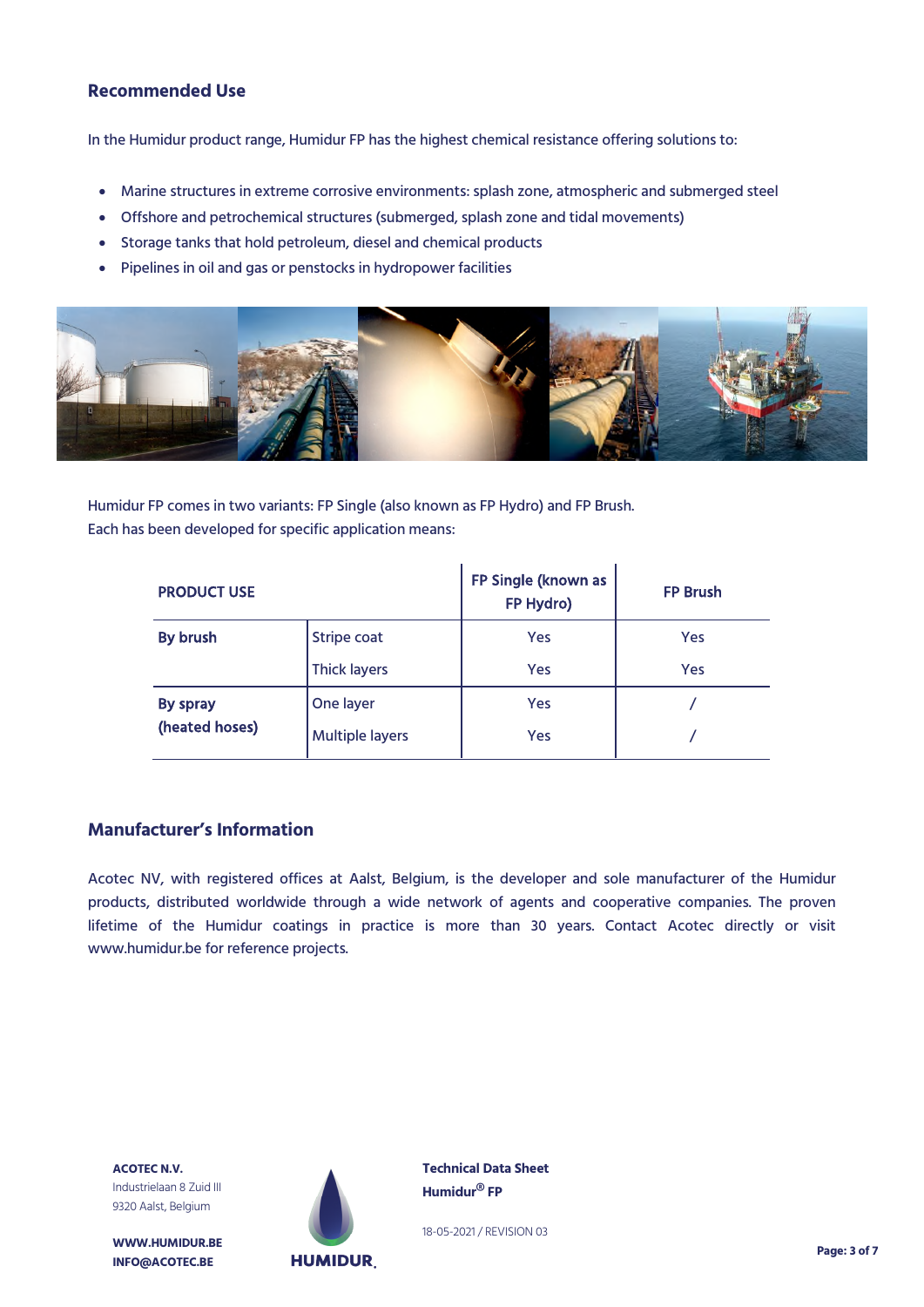## **Product Data**

| <b>SPECIFIC DATA</b>                                                        |                      | FP Single (known as FP<br>Hydro) | <b>FP Brush</b>            |                            |  |
|-----------------------------------------------------------------------------|----------------------|----------------------------------|----------------------------|----------------------------|--|
|                                                                             | <b>Component A</b>   |                                  | $± 1,43$ g/cm <sup>3</sup> | $± 1,15$ g/cm <sup>3</sup> |  |
| Density @ 23°C                                                              | <b>Component B</b>   |                                  | $± 1,08$ g/cm <sup>3</sup> | $± 1,08$ g/cm <sup>3</sup> |  |
|                                                                             | Mixture A + B        |                                  | $± 1,36$ g/cm <sup>3</sup> | ± 1,13 g/cm <sup>3</sup>   |  |
| <b>Solid Content</b>                                                        |                      |                                  | 100 %                      | 100 %                      |  |
| Viscosity of the mixture at 23 °C and<br>CSS750Pa                           |                      |                                  | $25 \pm 1$ Pas             | $8,8 \pm 1$ Pas            |  |
| Flash point mixture A + B                                                   |                      |                                  | >100 °C                    | >100 °C                    |  |
| <b>Hardness</b>                                                             |                      |                                  | Shore $D > 74$             | Shore $D > 74$             |  |
| <b>Colour (gloss)</b>                                                       |                      |                                  | Any RAL colour             | Any RAL colour             |  |
| (For colour stability (only aesthetic), apply                               |                      |                                  | 25 colours immediately     | 25 colours immediately     |  |
| Humidur TC on top of Humidur FP)                                            |                      |                                  | deliverable                | deliverable                |  |
| <b>Compatibility with Cathodic Protection</b><br><b>Systems (ISO 20340)</b> |                      | Yes                              | Yes                        |                            |  |
| <b>Practical</b><br>thickness in one<br>layer                               | <b>Brush</b>         | <b>Stripe coat</b>               | 400 µm                     | $200 \mu m$                |  |
|                                                                             |                      | <b>Thick layer</b>               | 400 µm - 500 µm            | 400 µm                     |  |
|                                                                             | <b>Spray</b>         | One layer                        | 400 µm - 800 µm            | $\prime$                   |  |
| <b>Minimal thickness</b>                                                    |                      |                                  | 400 µm - 600 µm            | 400 µm - 600 µm            |  |
| <b>Covering</b>                                                             | Theoretical @ 200 µm |                                  |                            | 0,23 $kg/m2$               |  |
| capacity<br>$(WFT = DFT)$                                                   | Theoretical @ 400 µm |                                  | 0,54 kg/m <sup>2</sup>     | 0,45 $kg/m2$               |  |
|                                                                             | Theoretical @ 800 µm |                                  | 1,08 $kg/m2$               | $\overline{1}$             |  |
| <b>Mixing ratio A: B</b>                                                    | By weight            |                                  | 5:1                        | 3,7:1                      |  |
|                                                                             | By volume            |                                  | 3,8:1                      | 3,475:1                    |  |

**ACOTEC N.V.** Industrielaan 8 Zuid III 9320 Aalst, Belgium

**WWW.HUMIDUR.BE INFO@ACOTEC.BE** 



**Technical Data Sheet Humidur® FP**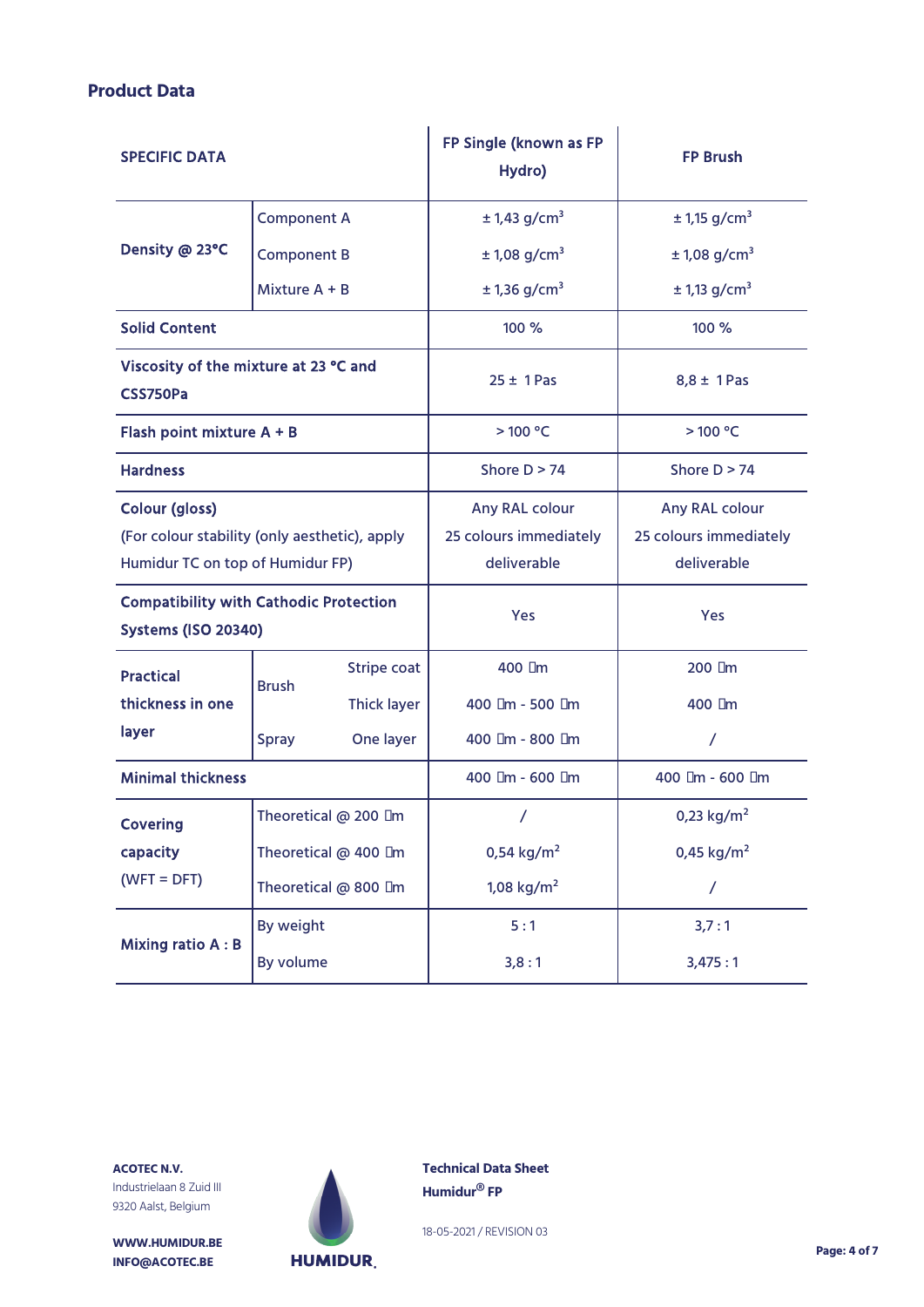## **Product Data**

| <b>SPECIFIC DATA</b>     | FP Single (known as FP<br>Hydro) | <b>FP Brush</b> |
|--------------------------|----------------------------------|-----------------|
| <b>Overcoating time</b>  | unlimited                        | unlimited       |
| Standard packaging / set | 18 kg or 264 kg                  | 1 kg or 5 kg    |
| Pot life @ 23 °C         | 25 minutes                       | 25 minutes      |
| Shelf life max 25 °C dry | 24 months                        | 24 months       |

## **Curing time**

Humidur coatings have the ability to cure under water. The curing of Humidur is a chemical reaction and is water repellent. The curing times depend on air circulation, temperature and the film thickness. Humidur is able to cure at sub-zero temperatures.

|                  | $-5^{\circ}C$ | $5^{\circ}$ C | $10^{\circ}$ C | $15^{\circ}$ C | $20^{\circ}$ C | $25^{\circ}$ C | $30^{\circ}$ C |
|------------------|---------------|---------------|----------------|----------------|----------------|----------------|----------------|
| <b>Touch-dry</b> | 24 hours      | 7 hours       | 5 hours        | 4 hours        | 3 hours        | 2,5 hours      | 2 hours        |
| <b>Full cure</b> | 6 days        | 5 days        | 3 days         | 2 days         | 24 hours       | 12 hours       | 8 hours        |

# **Application**

All surfaces shall be free of oil, grease, dust or any other contamination prior to coating.

| <b>SURFACE</b><br><b>PREPARATION</b> | <b>Cleanliness</b>                   | <b>Methods</b>                                                                         | <b>Roughness</b>                                   | <b>Expected life</b><br>time | <b>Warranty</b> |
|--------------------------------------|--------------------------------------|----------------------------------------------------------------------------------------|----------------------------------------------------|------------------------------|-----------------|
| <b>Minimum</b>                       | $St 2 - 3$<br><b>ISO 8501</b>        | Hand tool<br>Power tool (wire<br>brush, needle gum,<br>bristle blaster, grind<br>disk) | Original profile                                   | 15 years                     | On request      |
| <b>Optimal</b>                       | Sa $2\frac{1}{2}$<br><b>ISO 8501</b> | <b>Grit blasting</b>                                                                   | $60 \pm 10$ µm<br>2/3 reference<br><b>ISO 8503</b> | > 30 years                   | On request      |

**ACOTEC N.V.** Industrielaan 8 Zuid III 9320 Aalst, Belgium



**Technical Data Sheet Humidur® FP**

18-05-2021 / REVISION 03

**WWW.HUMIDUR.BE INFO@ACOTEC.BE** 

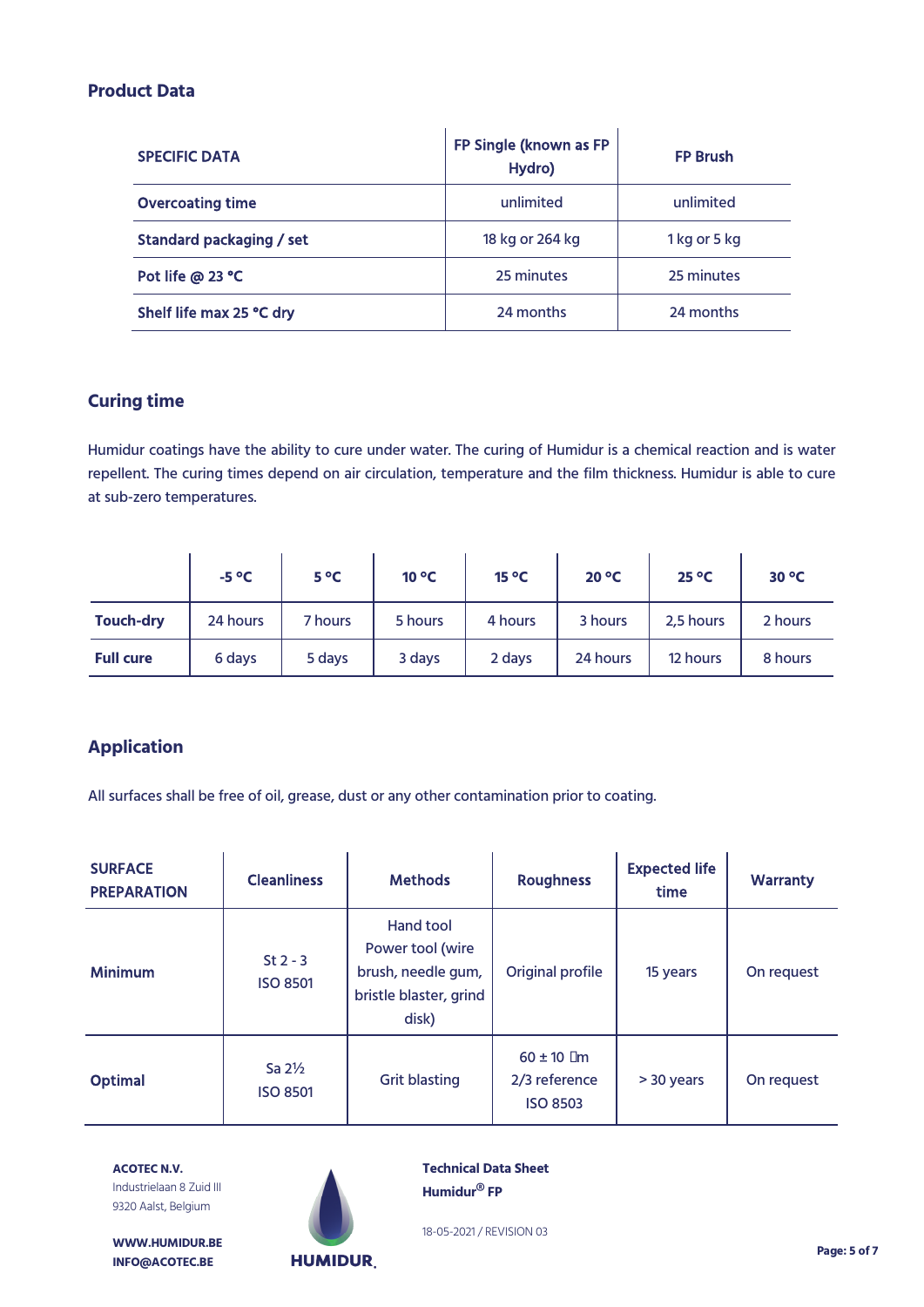| <b>APPLICATION PARAMETERS</b>                                  | FP Single (known as FP<br>Hydro)       | <b>FP Brush</b>              |  |
|----------------------------------------------------------------|----------------------------------------|------------------------------|--|
| <b>Temperature before mixing</b>                               | $35 °C - 40 °C$                        | $20 °C - 25 °C$              |  |
| <b>Application temperature of</b><br>mixture                   | $35^{\circ}$ C ± 5 °C                  | $25 °C \pm 5 °C$             |  |
| Surface temperature* Minimum<br>Surface temperature* Maximum   | Dew point $+3$ °C<br>50 °C             | Dew point $+3$ °C<br>50 °C   |  |
| <b>Humidity* Relative Humidity</b><br><b>Humidity* Surface</b> | $< 95 \%$<br>No condensation           | $< 95 \%$<br>No condensation |  |
| <b>Spray Nozzle opening</b><br><b>Spray Nozzle Angle</b>       | $0.015'' - 0.025''$<br>$30 °C - 60 °C$ |                              |  |

 $\mathbf{I}$ 

 $\mathbf{I}$ 

\* These criteria are valid to achieve the most durable protection. If a reduced coating lifetime is desired, application can continue outside this window. The existing warranties do not apply in these conditions. Please contact Acotec NV directly for more information on the expected lifetime in these conditions.

Humidur FP is almost always applied in a single coat. If several coats are requested, different Humidur layers can be applied wet-on-wet depending the maximum layer thickness or on top of fully cured layers after removing possible surface contamination/pollution. The overcoating interval is unlimited over time.

## **Environment**

Humidur FP has been designed to fully respect the environment. The product contains:

- No VOC (0 %) (100 % solids),
- No solvents or diluents (WFT = DFT),
- No coal tar,
- No isocyanates,
- No heavy metals.

Humidur FP is capable of curing under water without leaching taking place and has no detrimental effect on the sediment, fauna and flora in and out of the water. When using Humidur FP on static marine structures, the biofilm can form itself on top of the Humidur coating without affecting the substrate and without any loss of the anticorrosion properties.

As Humidur is a one-layer system, it reduces the amount of waste and minimizes loss spray.

All technical reports are available upon request.

**ACOTEC N.V.** Industrielaan 8 Zuid III 9320 Aalst, Belgium



**WWW.HUMIDUR.BE INFO@ACOTEC.BE** 

**Technical Data Sheet Humidur® FP**